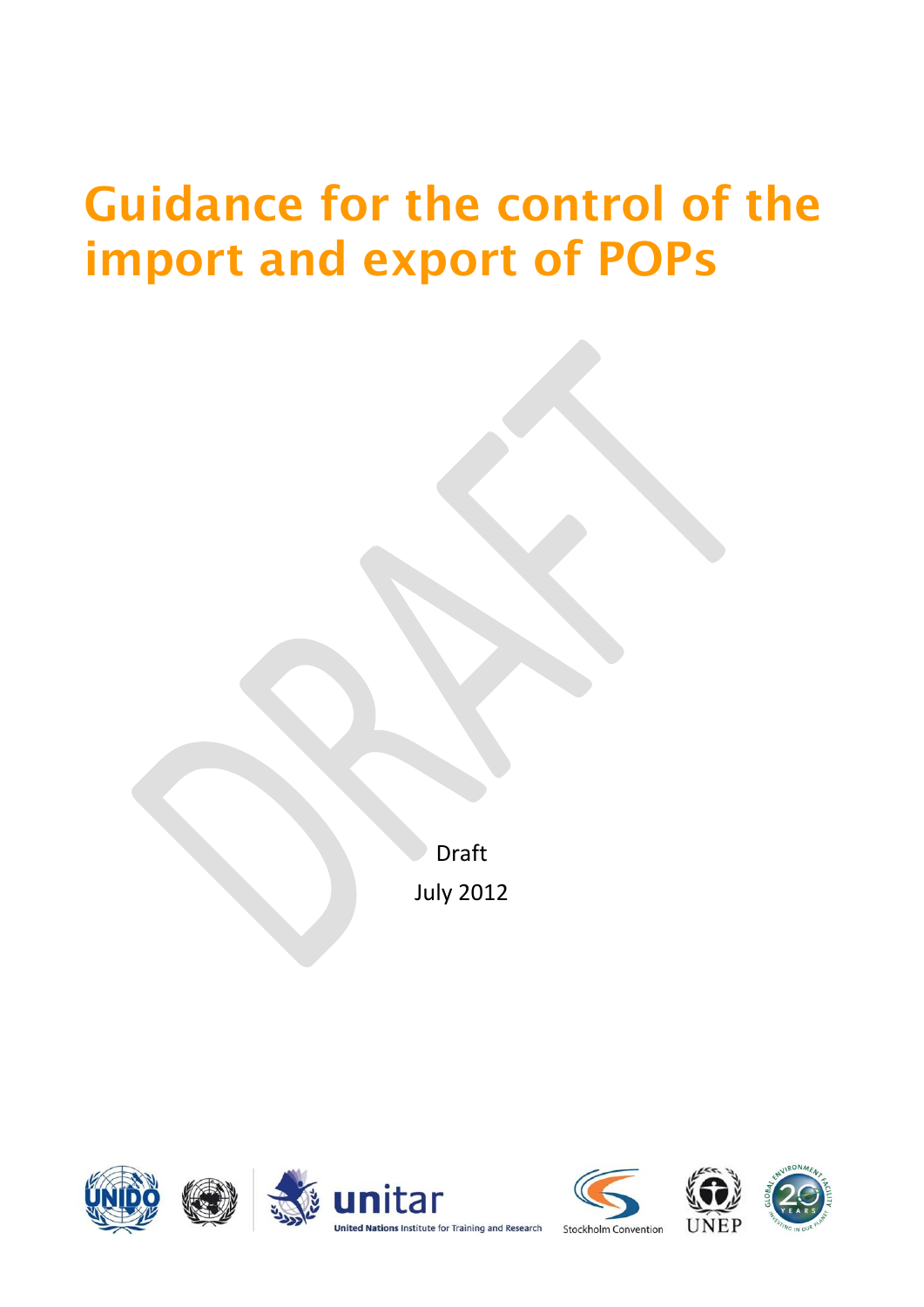#### **Aim of the Guidance Document**

This document aims to help stakeholders – customs authorities, local control authorities, national government authorities, and companies – to understand which POPs can be traded internationally and how POPs listed in 2009 and 2011 and DDT can be controlled, whether as substances or contained in mixtures or articles.

#### **Disclaimer**

The views expressed in this publication do not necessarily reflect the views of the Secretariat of the Stockholm Convention (SSC), the United Nations Environment Programme (UNEP), the United Nations Industrial Development Organization (UNIDO), the United Nations Institute for Training and Research (UNITAR), the United Nations (UN) or other contributory organizations. SSC, UNEP, UNIDO, UNITAR or the UN do not accept responsibility for the accuracy or completeness of the contents and shall not be liable for any loss or damage that may be occasioned, directly or indirectly, through the use of, or reliance on, the contents of this publication.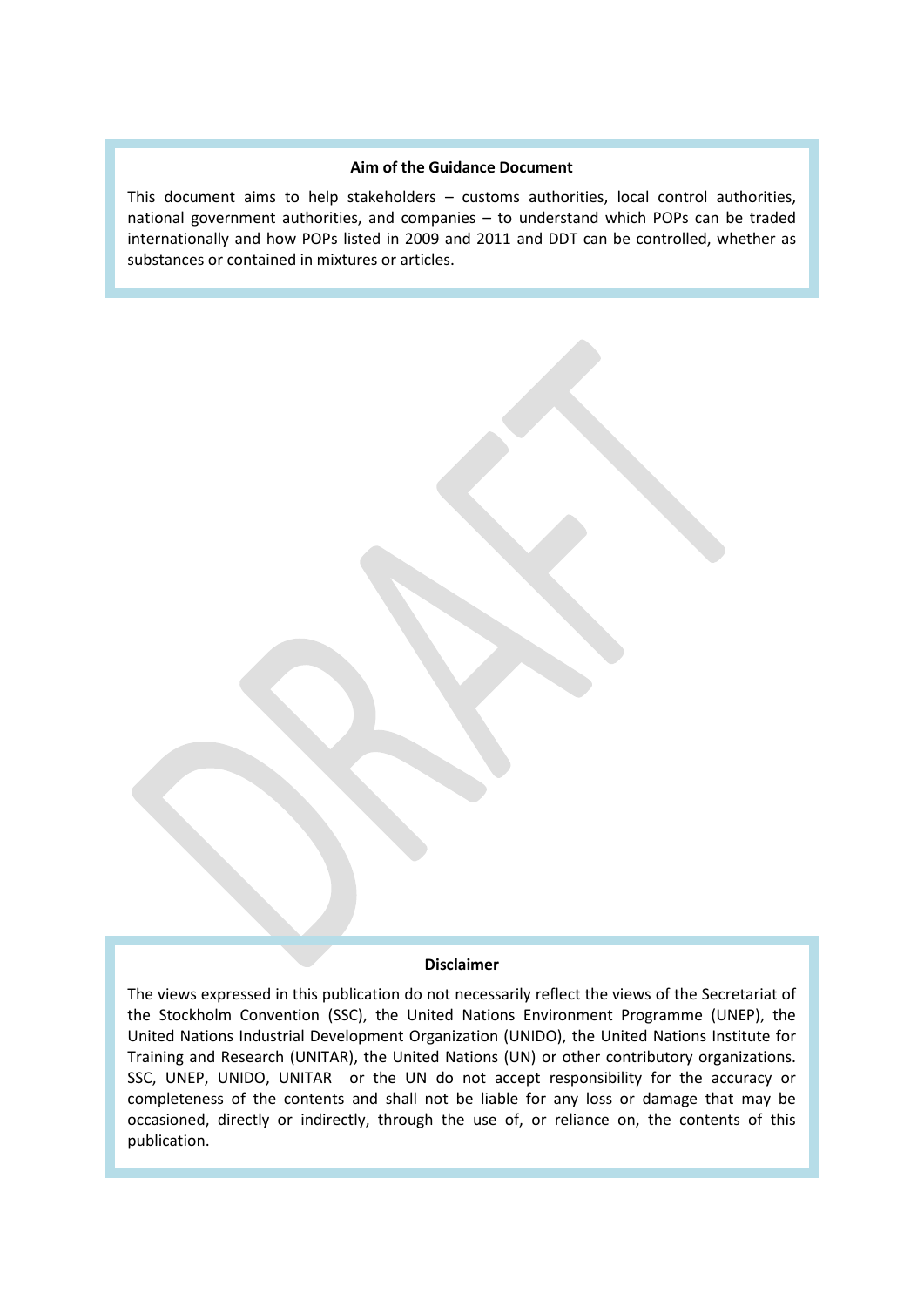# **Table of Contents**

| 2.1.3 Obligations for POPs from other international multilateral environmental agreements (MEA):<br>Use of the supporting documents and database in the enforcement of legal obligations for POPs 12 |
|------------------------------------------------------------------------------------------------------------------------------------------------------------------------------------------------------|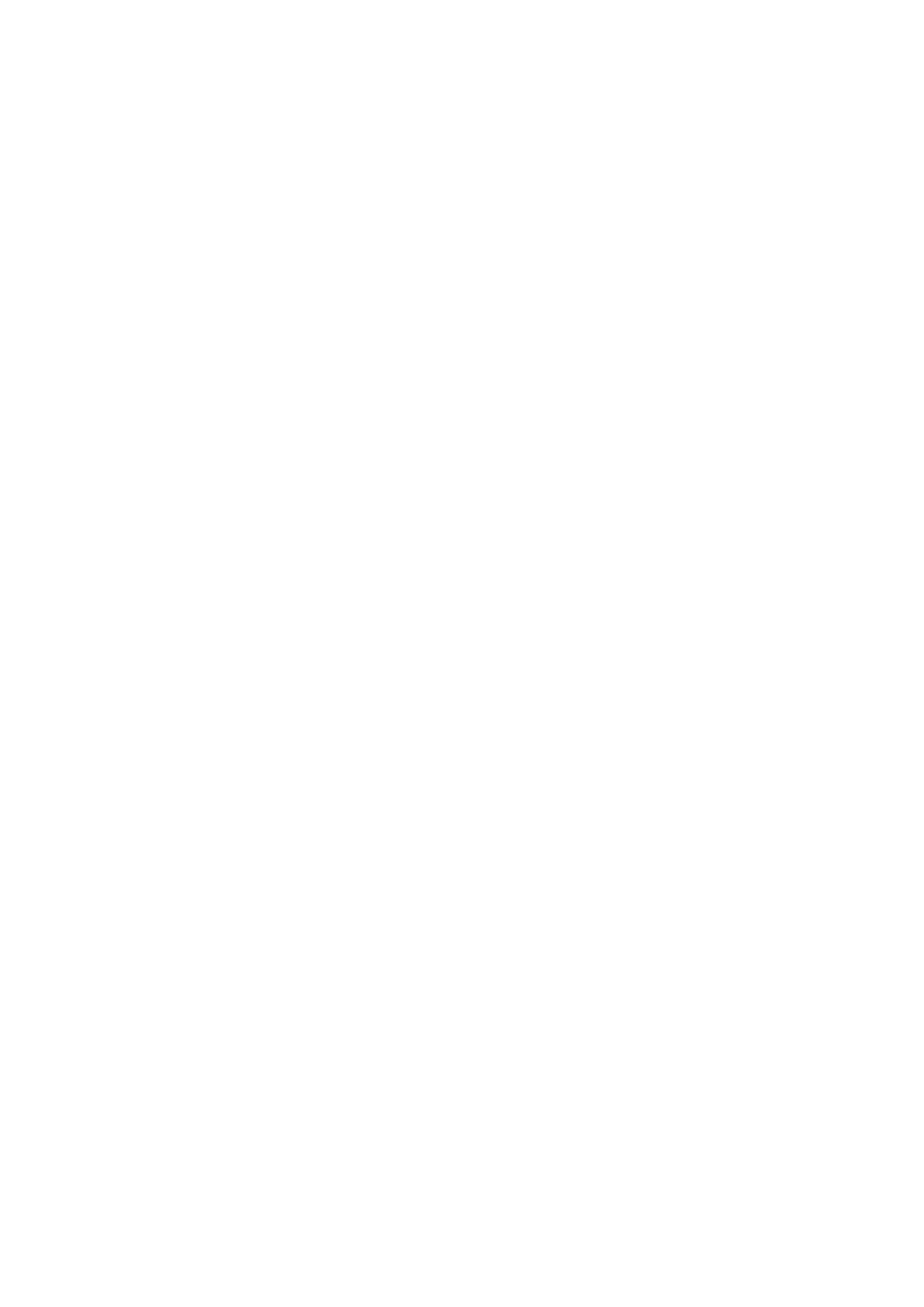# <span id="page-4-0"></span>**Abbreviations and acronyms**

| <b>CAS</b>    | <b>Chemical Abstract Service</b>                                                 |
|---------------|----------------------------------------------------------------------------------|
| <b>DGD</b>    | <b>Decision Guidance Document</b>                                                |
| <b>GHS</b>    | Globally Harmonized System of Classification and Labelling of Chemicals          |
| <b>HS</b>     | Harmonized Commodity Description and Coding System (Harmonized System)           |
| <b>IUPAC</b>  | International Union of Pure and Applied Chemistry                                |
| <b>MEA</b>    | multilateral environmental agreement                                             |
| <b>PFOS</b>   | perfluorooctane sulfonic acid                                                    |
| <b>PFOSF</b>  | perfluorooctane sulfonyl fluoride                                                |
| <b>PIC</b>    | <b>Prior Informed Consent</b>                                                    |
| <b>POPs</b>   | persistent organic pollutants                                                    |
| <b>UNRTGD</b> | United Nations Recommendations on the Transport of Dangerous Goods (orange book) |
|               |                                                                                  |

**WCO** World Customs Organization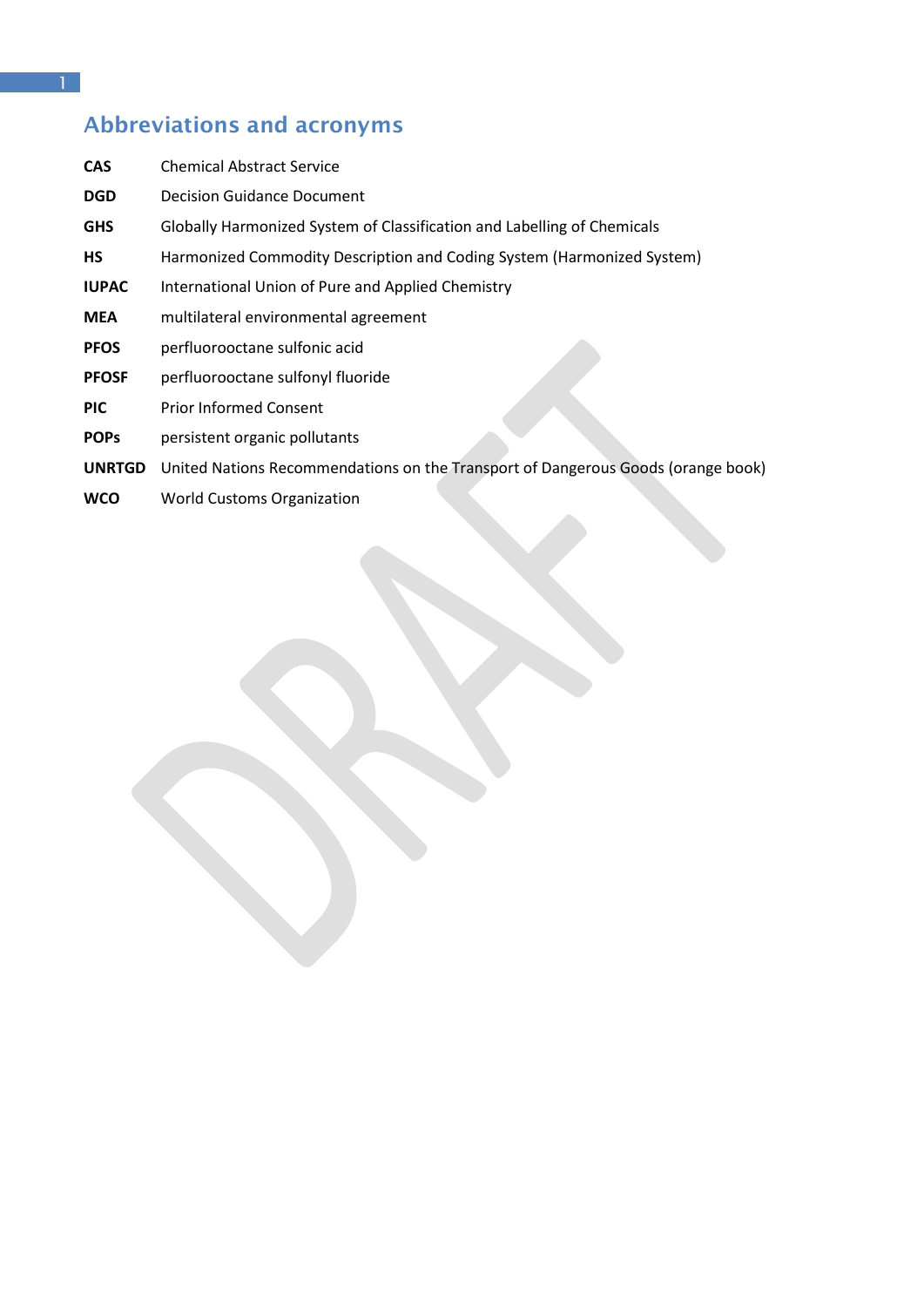# <span id="page-5-0"></span>**1 Overview of this guidance document**

## <span id="page-5-1"></span>**1.1 Objective**

In general, the Stockholm Convention prohibits or restricts the production and use of the persistent organic pollutants (POPs) that are listed in the Annexes to the Convention. As far as trade is concerned, the provisions of the Convention require Parties to prohibit and/or take the appropriate legal and administrative measures ensuring that a chemical is imported or exported for the purpose of environmentally sound disposal or for a use or purpose which is permitted for Parties involved. The Convention, however, also contains specific mandates for certain POPs when produced or used in specific applications by Parties that have registered for such activities of production or use, through a regime of "specific exemptions" or "acceptable purposes". This adds complexity to understanding which POPs can be imported or exported internationally.

The objective of this guidance document is more specifically to facilitate the identification and control, which is mandatory for a Party to the Convention, in particular of the 10 POPs banned or restricted in 2009 and 2011 and DDT (initially listed POP), taken as substances per se or contained in mixtures and/or in articles.

The document outlines a process for the import control of these chemicals, which also addresses the prevention of illegal trade in POPs. Such a process involves:

- The identification of chemicals as substances per se or contained in mixtures or in articles (section 1.1).
- The legal basis for control (section 2.1).
- The application of customs control (section 2.2).
- The use of supporting documents and a database for the import control of POPs by four major stakeholder groups – customs authorities, local control authorities, national government authorities, and companies (chapter 3).

An effective identification and control mechanism requires a strong coordination effort involving all relevant stakeholders, and should be considered a high priority for successful implementation of the Convention. This involves a clear understanding of which POPs can be traded internationally and the ability to enforce regulations on such trade.

## <span id="page-5-2"></span>**1.2 Identification of chemicals as substances or contained in mixtures or in articles**

The terms used in this document are listed in the supporting document entitled *Terminology*. Key terms include:

- **Chemical substance/chemical/substance**: characterized by following an agreed system of nomenclature such as a standardized International Union of Pure and Applied Chemistry (IUPAC) name, and/or a unique Registry Number and a Chemical Abstract Service (CAS) Index Name.
- **Chemical product**: a substance and/or a mixture/preparation of chemical substances with certain percentages or percentage ranges of the chemical substances.
- **Article**: an object which during production is given a special shape, surface or design, which determines its function to a greater degree than does its chemical composition. Examples of articles are a car, battery, computer, telephone, printer, clothes, and refrigerator. Articles can contain liquids (e.g. car: brake fluid) and gases (e.g. refrigerator: compressed cooling gas).

Chemicals can be identified by using an agreed system of nomenclature or systematic naming (e.g. IUPAC, CAS) or a generic name; a trade name; and/or a proprietary brand name, a common name, or a company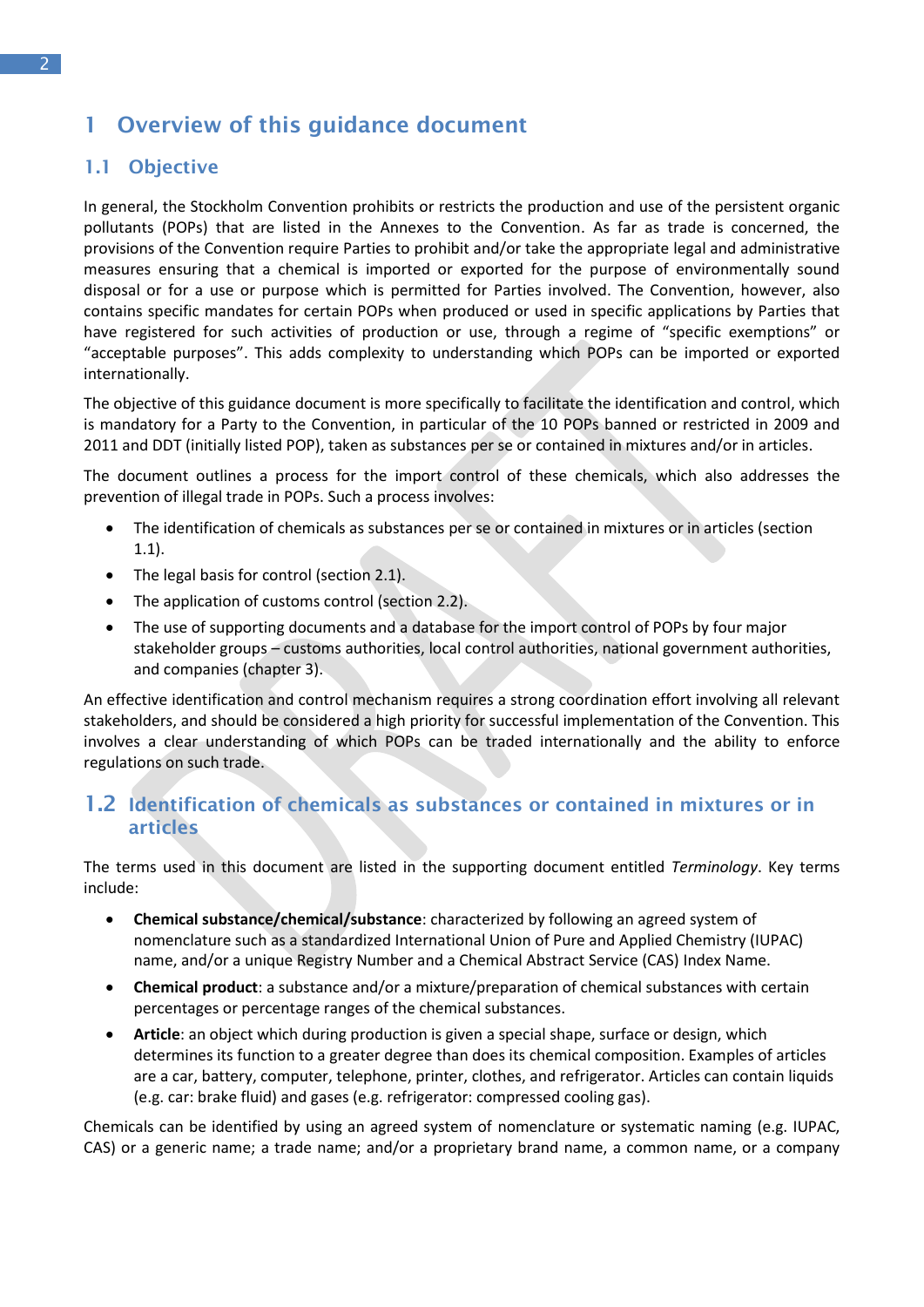name usually designated by a trademark®, (since long and complicated systematic names are difficult to use for marketing purposes):

- **Generic name**: This name is not specific to a chemical substance, but describes a class of chemicals. It is used by industry, for example, to protect confidential business information when the identity of the chemical should not be revealed through the systematic chemical name.
- **Common name**: This name is given to a chemical with a complicated systematic chemical name so as to communicate more easily, especially with the public.
- **Trade name:** This name is given to a chemical, mixture, or article by the company that markets/supplies it. It normally specifically identifies the chemical, mixture, or article and sometimes gives information on the company.

Examples involving a common name and/or trade name, CAS number, and systematic name include: $1$ 

- Aspirin, an analgesic, aspro, (50-78-2), 2-(Acetyloxy)benzoic acid
- Chloroform, an anaesthetic, (67-66-3), 1,1,1,-trichloromethane
- DDT, a contact insecticide, (50-29-3), 1,1'-(2,2,2-trichloroethylidene)-bis[4-chlorobenzene]

<sup>1</sup> While not addressing POPs chemicals, UNEP's *Inventory of Trade Names of Chemical Products Containing Ozone Depletion Substances and their Alternatives* also provides useful examples: <http://www.unep.fr/ozonaction/information/mmcfiles/3328-e.pdf>

1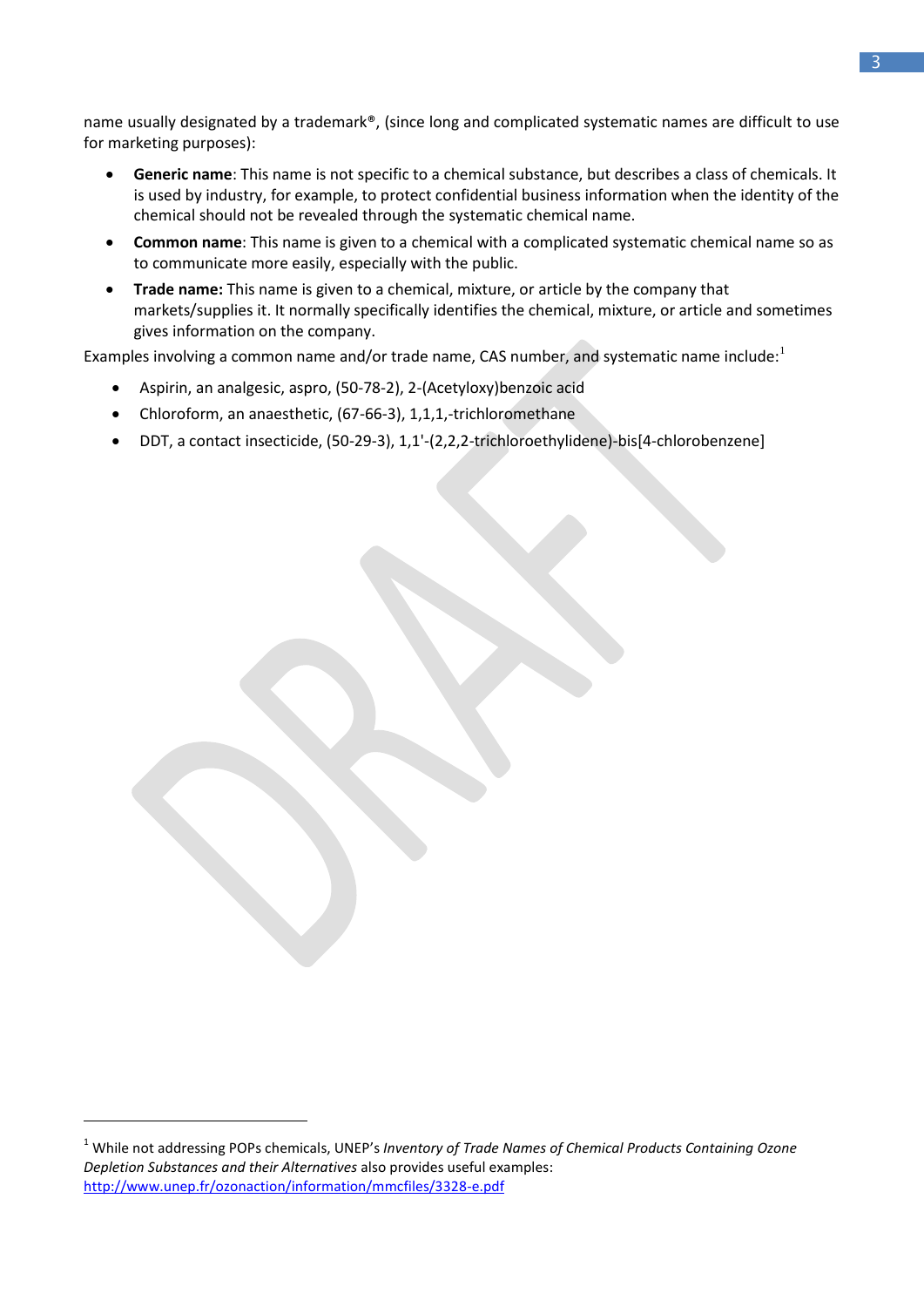# <span id="page-7-0"></span>**2 Introduction to the legal obligations for listed POPs**

## <span id="page-7-1"></span>**2.1 Legal basis for control**

The identification of banned or severely restricted new POPs listed in Annex A and Annex B of the Stockholm Convention as substances, in mixtures, and, as appropriate, in articles during import and in the country, is mandatory for all Parties. In addition, chemical products and articles that contain the unintentionally produced POPs listed in Annex A or Annex B, in a concentration higher than a trace contaminant, are also regulated (see text box 2-1).

#### **Text Box 2-1**

**Chemicals that may be banned or restricted globally by the Convention include:**

- A listed POP as a chemical substance.
- A mixture produced by intentionally adding a listed POP.
- An article produced by intentionally adding a listed POP.
- A non-POP chemical that due to its industrial production contains a listed POP unintentionally as a contaminant in a concentration higher than a trace contaminant.
- A mixture produced by intentionally adding a non-POP chemical that, due to its industrial production, contains a listed POP unintentionally as a contaminant in a concentration higher than a trace.
- An article produced by intentionally adding a non-POP chemical that, due to its industrial production, contains a listed POP unintentionally as a contaminant in a concentration higher than a trace.

Different stakeholders within a country need to identify POPs for different purposes:

- **Companies:** to avoid illegal import, export, production and use of POPs banned or severely restricted, and to identify stockpiles of these POPs.
- **Customs authori**ties: to prevent illegal import and export of POPs banned or severely restricted.
- **Local control authorities**: to identify illegally imported POPs and stockpiles of POPs, and to prevent banned POPs production and use in companies.
- **National government authorities**: to take the adequate measures as prescribed under the Convention, including identifying national stockpiles of POPs banned or severely restricted as part of the update of national implementation plans for newly listed POPs.

General provisions for POPs in Annex A or Annex B include the following:

- All chemicals in Annex A or Annex B to be used for laboratory-scale research or as a reference standard can be produced, marketed, and used within a Party and can be imported from or exported to a Party or a non-Party.
- Types of articles containing POPs that were manufactured or already in use before the chemical was listed in Annex A or Annex B are allowed to be used within a Party provided that the Party has notified the Secretariat that these particular types of articles remain in use within that Party.
- Types of articles containing a POP that are allowed for continued use within the Party, provided that the Party has notified the Secretariat that such a particular type of article remains in use within the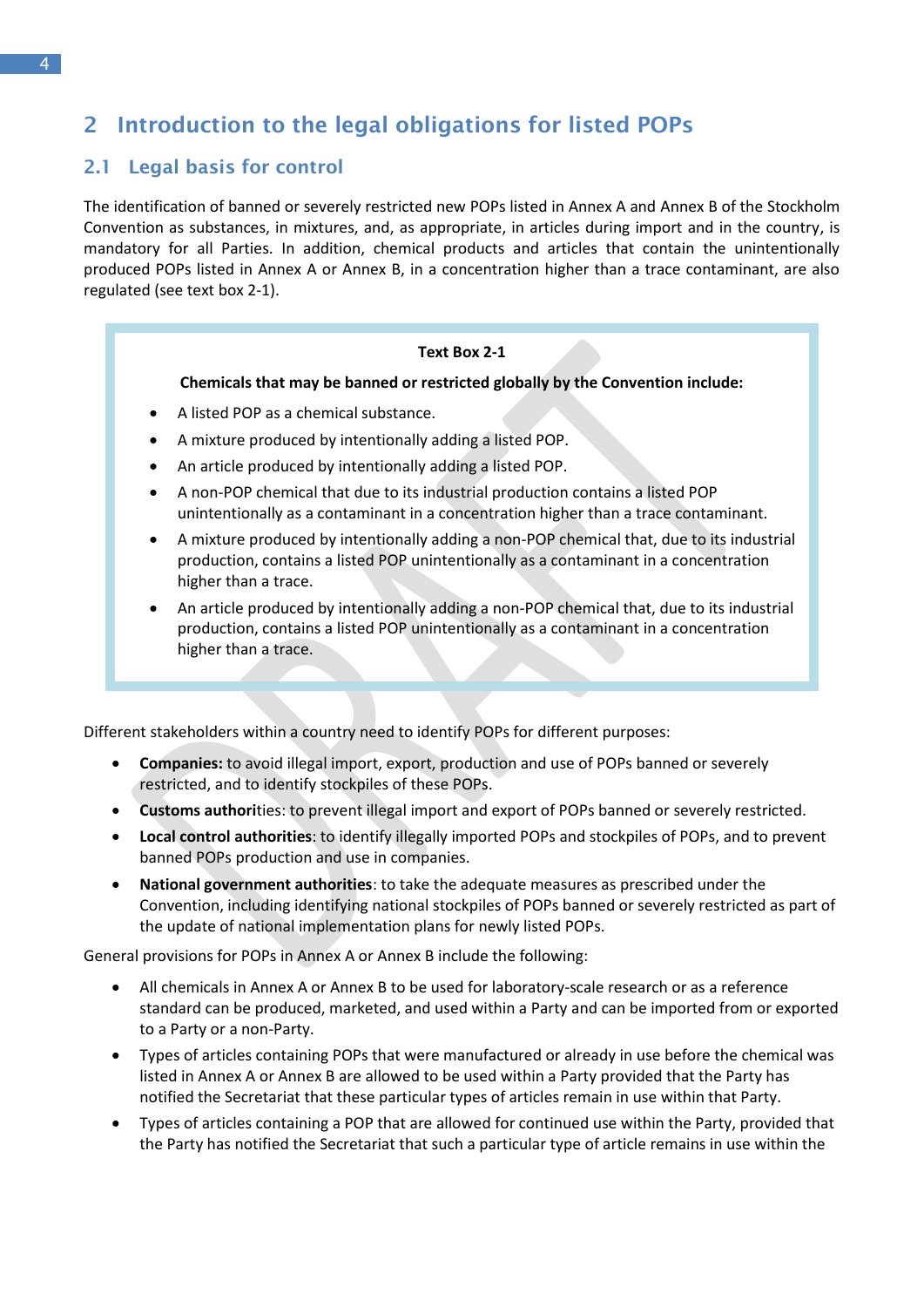Party, can be exported to and imported by another Party provided that it also has notified the Secretariat that the same particular type of article remains in use within that Party.

The relevant notifications by Parties can be found on the website of the Stockholm Convention.<sup>2</sup>

# <span id="page-8-0"></span>2.1.1 POPs legally on the national market

According to the decisions taken by the Conference of the Parties in 2009 and 2011 to list new POPs in Annex A and Annex B to the Stockholm Convention, the following substances can be legally on the market, subject to specific national laws, (either produced, used and/or traded within the territory of a Party, in accordance with the respective provisions) **provided that the Party has registered for the relevant specific exemptions or acceptable purposes**:

- **Lindane**: No production allowed; use is allowed as a specific exemption for human health pharmaceutical for control of head lice and scabies as second line treatment. This provision is available for five years from August 26, 2010, the date of entry into force of this decision.
- **Endosulfan**: Production is allowed only for the purposes of its allowed uses; uses are allowed on certain crop-pest complexes as provided under specific exemptions in part VI of Annex A. In principle, it applies to Parties for five years from 27 October 2012 onwards<sup>[1]</sup>, the date of entry into force of this decision.
- **DDT**: Production is allowed only for the purposes of its allowed uses; use is allowed for disease vector control in accordance with the World Health Organization recommendations and guidelines on the use of DDT as provided in part II of Annex B,. The acceptable purpose has no expire date unless otherwise the COP decides.
- **Tetrabromodiphenyl ether and pentabromodiphenyl ether or hexabromodiphenyl ether and heptabromodiphenyl ether<sup>3</sup>** : Recycling of articles containing these chemicals, and the use and final disposal of articles produced from these recycled materials containing commercial PentaBDE or OctaBDE, are allowed where the Party has notified the Secretariat of its intention to make use of this specific exemption and in accordance with the provisions in Annex A, Parts IV and V. The specific exemption will expire in 2030 for all Parties.
- **PFOS, its salts, PFOSF (and PFOS-related chemicals originating from PFOS, its salts and PFOSF) as substances, in mixtures, and in articles containing these chemicals:** Production allowed for the same

-

<sup>3</sup> For Stockholm Convention "Hexabromodiphenyl ether and heptabromodiphenyl ether" means 2,2',4,4',5,5'hexabromodiphenyl ether (BDE-153, CAS No: 68631-49-2), 2,2',4,4',5,6'-hexabromodiphenyl ether (BDE-154, CAS No: 207122-15-4), 2,2',3,3',4,5',6-heptabromodiphenyl ether (BDE-175, CAS No: 446255-22-7), 2,2',3,4,4',5',6 heptabromodiphenyl ether (BDE-183, CAS No: 207122-16-5) and other hexa- and heptabromodiphenyl ethers present in commercial octabromodiphenyl ether. And "Tetrabromodiphenyl ether and pentabromodiphenyl ether" means 2,2',4,4'-tetrabromodiphenyl ether (BDE-47, CAS No: 5436-43-1) and 2,2',4,4',5-pentabromodiphenyl ether (BDE-99, CAS No: 60348-60-9) and other tetra- and pentabromodiphenyl ethers present in commercial pentabromodiphenyl ether.

<sup>2</sup> <http://chm.pops.int/Implementation/Exemptions/Articlesinuse/tabid/452/Default.aspx>

<sup>[1]</sup> In principle, the amendment concerning Endosulfan enters into force on **27 October 2012**, i.e. at the expiry of one (1) year after the communication by the Depositary of the adoption of the amendment. However, the amendment shall not enter into force on that date for those Parties that have submitted a **notification** pursuant to the provisions of paragraph 3(b) of Article 22 of the Stockholm Convention. Also, in accordance with paragraph 4 of article 22, the amendment will not enter into force with respect to any Party that has made a **declaration** regarding the amendment to the Annexes in accordance with paragraph 4 of article 25. Such Parties shall deposit their instruments of ratification regarding the amendment, in which case the amendment shall enter into force for the Party on the ninetieth (90) day after the date of deposit with the Depositary.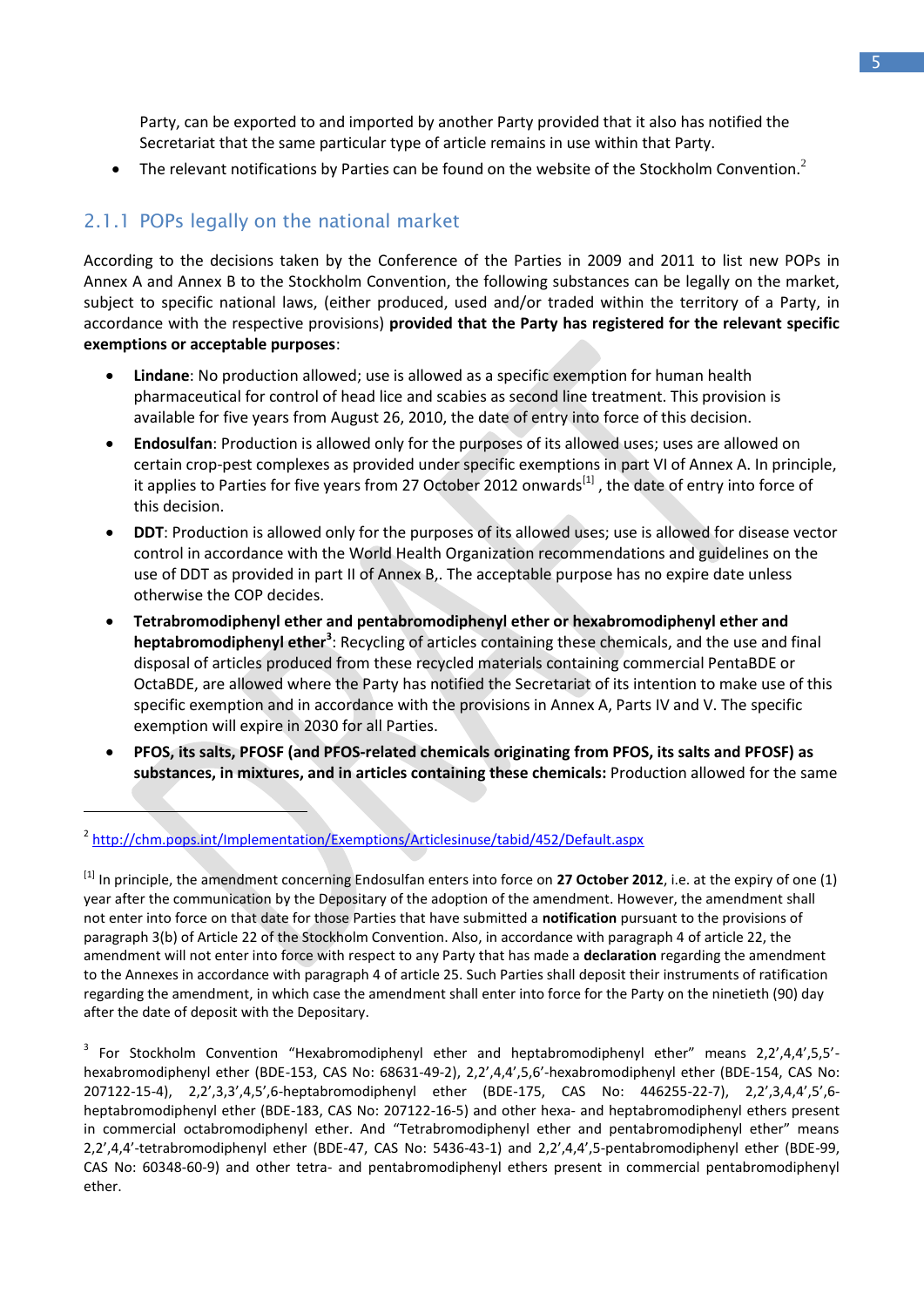purposes as the use: use allowed as substances, in mixtures and in articles containing these chemicals as specific exemptions or acceptable purposes listed in part I of Annex B. Parties that produce and/or use these chemicals shall take into account, as appropriate, guidance such as that given in the relevant parts of the general guidance on best available techniques and best environmental practices given in Part V of Annex C of the Convention. PFOS-related chemicals are chemicals that contain the structural element of PFOS in their molecular structure as they are and were produced with perfluorooctane sulfonic acid (PFOS), its salts or perfluorooctane sulfonyl fluoride (PFOSF) as an intermediate or starting material. The specific exemption is available for five years from the date of entry into force of the amendment for a Party while the acceptable purposes have no expire dates unless otherwise the COP decides.

# <span id="page-9-0"></span>2.1.2 POPs legally traded

According to the Stockholm Convention, only the following ― as substances, in mixtures, or in articles ― are allowed to be traded between Parties, involving export from one Party and import into another Party. In general, the procedure for the legal trade between Parties is the same for all chemicals: the importing and the exporting Parties need to be registered for the matching specific exemptions or acceptable purposes.

- **Lindane**: Trade of lindane or of a mixture containing lindane is allowed provided the importing Party and exporting Party have registered the specific exemption for lindane.
- **Endosulfan**: Trade of endosulfan as a substance is allowed provided the exporting Party has registered a specific exemption for the use of a crop-pest complex and the importing Party has registered a specific exemption for the use for the same crop-pest complex. Trade of a mixture containing endosulfan is allowed provided the exporting Party and importing Party have registered a specific exemption for the use of the same crop-pest complex.
- **DDT**: Trade of DDT as a substance is allowed provided the exporting Party has notified the Secretariat of the intention to produce it for the acceptable purpose and the importing Party has notified the Secretariat of the intention to use it for the acceptable purpose. Trade of a mixture containing DDT is allowed provided the exporting Party and the importing Party have notified the Secretariat of the intention to use DDT for the acceptable purpose.
- **Tetrabromodiphenyl ether and pentabromodiphenyl ether or hexabromodiphenyl ether and heptabromodiphenyl ether**: Export and import for the recycling of articles that contain these chemicals are allowed provided the exporting Party and the importing Party have notified the specific exemption for recycling to the Secretariat. The exporting Party should take steps to prevent exports of such articles that contain levels/concentrations of commercial PentaBDE or commercial OctaBDE exceeding those permitted for the sale, use, import, or manufacture of those articles within the territory of the Party.
- **PFOS, its salts, PFOSF and PFOS-related chemicals as substances, in mixtures, and in articles containing these chemicals**:
	- Trade of PFOS, its salts, PFOSF or PFOS-related chemicals as a substance is allowed provided the exporting Party has registered the production/use for a certain specific exemption or notified its intention to produce/use the substance for a certain acceptable purpose, and the importing Party has registered the same specific exemption for use or the importing Party has notified the intention to use the substance for the same acceptable purpose.
	- Trade is allowed for PFOS, its salts, PFOSF or PFOS-related chemicals contained in a mixture or in an article provided the exporting Party has registered the mixture or the article for a certain specific exemption or notified its intention to use the mixture or the article for a certain acceptable purpose and the importing Party has registered the use of the mixture or the article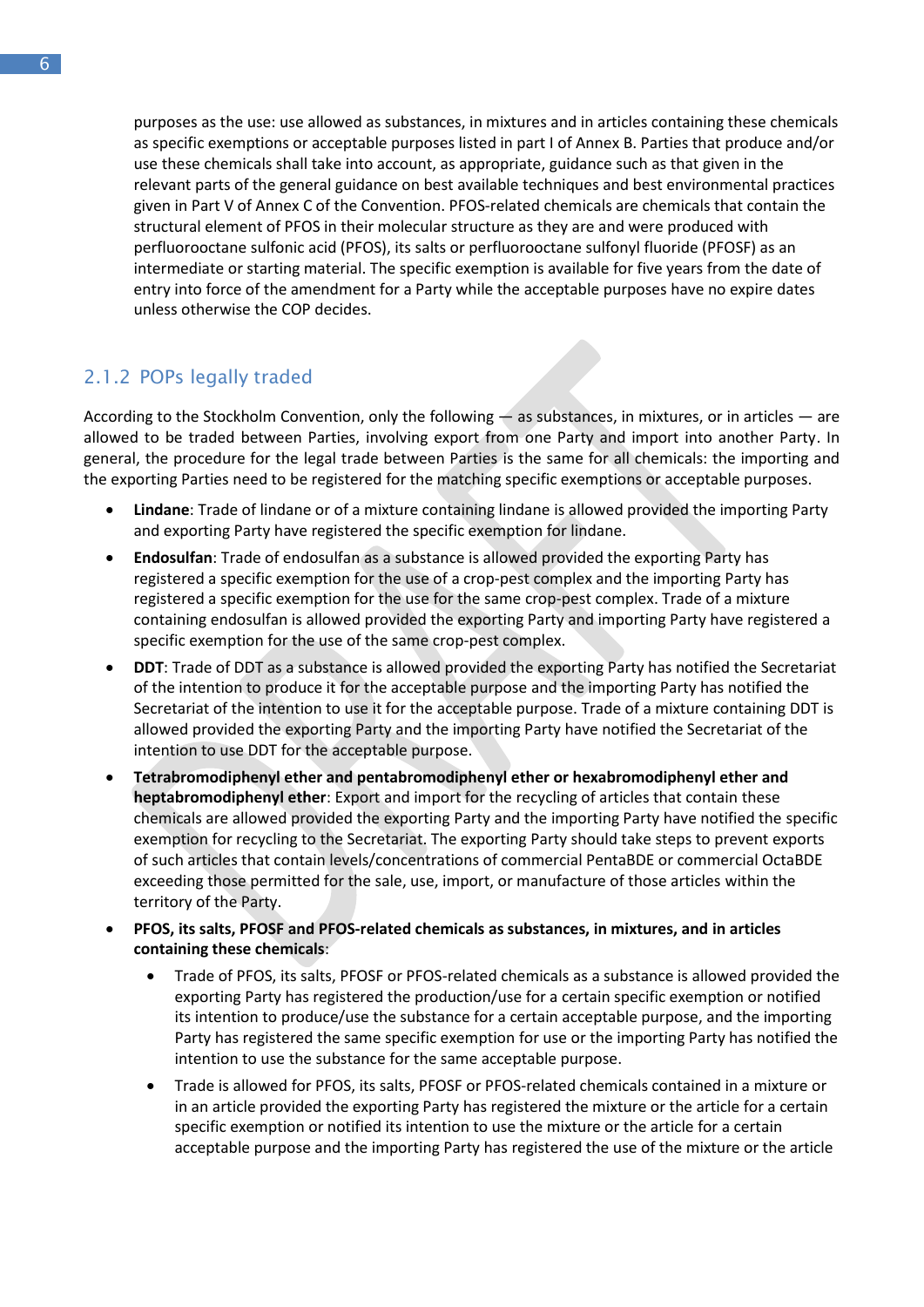for the same specific exemption or the importing Party has notified the intention to use the mixture or the article for the same acceptable purpose.

POPs can also be legally traded between Parties and non-Parties (exported or imported), in accordance with the procedures given in the Convention. POPs can be legally traded between non-Parties.

Export to a non-Party State is regulated by paragraph 2.b of Article 3 of the Stockholm Convention, which states that each Party to the Convention needs to take measures to ensure that a chemical listed in Annex A for which any production or use specific exemption is in effect or a chemical listed in Annex B for which any production or use specific exemption or acceptable purpose is in effect, taking into account any relevant provisions in existing international prior informed consent instruments, is exported only in certain conditions:

- 1. For the purpose of environmentally sound disposal as set forth in paragraph 1 (d) of Article 6;
- 2. To a Party which is permitted to use that chemical under Annex A or Annex B; or
- 3. To a State not Party to this Convention which has provided an annual certification to the exporting Party. Such certification shall specify the intended use of the chemical and include a statement that, with respect to that chemical, the importing State is committed to:
	- a. Protect human health and the environment by taking the necessary measures to minimize or prevent releases;
	- b. Comply with the provisions of paragraph 1 of Article 6; and
	- c. Comply, where appropriate, with the provisions of paragraph 2 of Part II of Annex B.

The certification shall also include any appropriate supporting documentation, such as legislation, regulatory instruments, or administrative or policy guidelines. The exporting Party shall transmit the certification to the Secretariat within sixty days of receipt." At its fifth meeting, the Conference of the Parties requested the Secretariat to prepare a draft template for the certification pursuant to paragraph 2 (b) (iii) of Article 3 for use on an interim basis and for consideration by the Conference of the Parties at its sixth meeting (paragraph 6 of decision [SC-5/10\)](http://chm.pops.int/Implementation/Exemptions/ExporttoanonPartyState/tabid/2573/Default.aspx#LiveContent[SC-5/10]). Accordingly, a [draft template](http://chm.pops.int/Portals/0/download.aspx?d=UNEP-POPS-EXEM-CERTIF-IMPORT.En.doc) was prepared for use on an interim basis. 4

Additional information on the regulation of POPs by the Stockholm Convention can be found in the document entitled *Information on chemicals, mixtures, and articles containing POPs listed in Annexes A and B of the Stockholm Convention.* Examples and decision trees for the activities required by the different stakeholders involved in the control of the legal trade of lindane between Parties (and between a non-Party and a Party) are given in the document *Examples and decisions tress on the control of legal international trade of lindane*. To facilitate the control of POPs, national authorities can check whether there are notifications of specific exemptions<sup>5</sup> or acceptable purposes<sup>6</sup> by the exporting and importing Parties on the website of the Convention.

Wastes originating from an allowed use of the listed POPs in question (lindane; DDT; endosulfan; tetrabromodiphenyl ether and pentabromodiphenyl ether or hexabromodiphenyl ether and heptabromodiphenyl ether; PFOS, its salts, PFOSF) as substances, in mixtures, and in articles are subject to Article 6 of the Convention. Tables that summarize the obligations related to these POPs under the Convention are contained in *Summary tables of legal obligations for Lindane, Endosulfan, DDT, and PFOS, its salts, PFOSF and PFOS related chemicals*.

-

6 [http://chm.pops.int/Implementation/Exemptions/AcceptablepurposesDDTRegister/tabid/456/Default.aspx,](http://chm.pops.int/Implementation/Exemptions/AcceptablepurposesDDTRegister/tabid/456/Default.aspx) [http://chm.pops.int/Implementation/Exemptions/AcceptablepurposesPFOSandPFOSFRegister/tabid/794/](http://chm.pops.int/Implementation/Exemptions/AcceptablepurposesPFOSandPFOSFRegister/tabid/794/Default.aspx) [Default.aspx](http://chm.pops.int/Implementation/Exemptions/AcceptablepurposesPFOSandPFOSFRegister/tabid/794/Default.aspx) 

<sup>4</sup> <http://chm.pops.int/Implementation/Exemptions/ExporttoanonPartyState/tabid/2573/Default.aspx>

<sup>5</sup> <http://chm.pops.int/Implementation/Exemptions/RegisterofSpecificExemptions/tabid/1133/Default.aspx>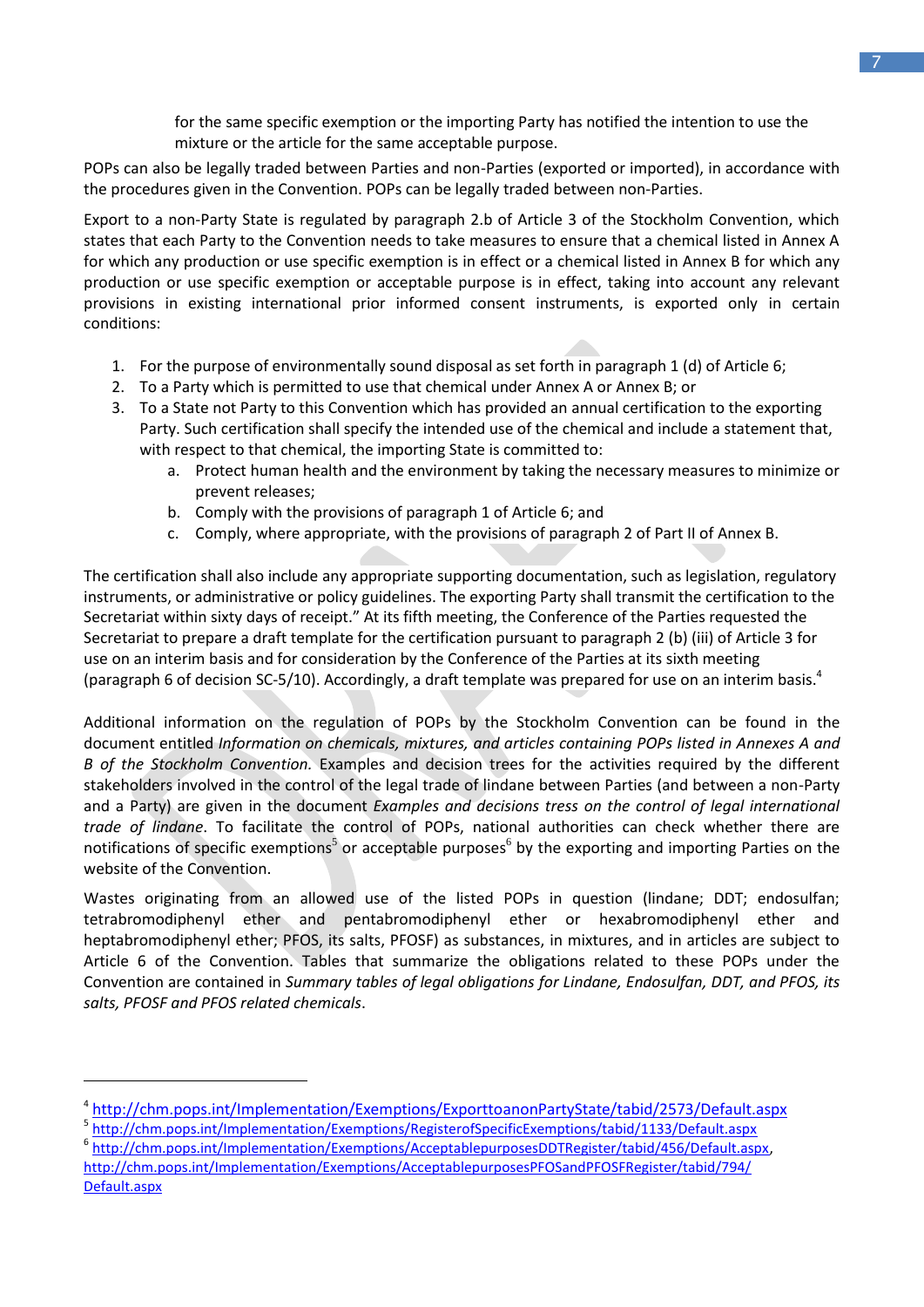#### <span id="page-11-0"></span>2.1.3 Obligations for POPs from other international multilateral environmental agreements (MEA): Rotterdam Convention and Basel Convention

The Rotterdam Convention<sup>7</sup> covers pesticides and industrial chemicals that have been banned or severely restricted for health or environmental reasons by Parties and have been notified by Parties for inclusion in the Prior Informed Consent (PIC) procedure. Once a chemical is included in Annex III, a Decision Guidance Document (DGD), containing information about the chemical and the regulatory decisions to ban or severely restrict it for health or environmental reasons, is circulated to all Parties. Parties' response may consist of either a final decision (to allow import of the chemical, not to allow import, or to allow import subject to specified conditions) or an interim response. The import decisions are circulated and exporting Parties are obligated under the Rotterdam Convention to take appropriate measures to ensure that exporters within their jurisdiction comply with these decisions. Some chemicals in Annex III of the Rotterdam Convention are also POPs listed in the Annexes of the Stockholm Convention. When these POPs are exported and imported, the obligations, as set out under both the Stockholm and Rotterdam Conventions, apply.

The main provisions of the Basel Convention<sup>8</sup> aim at "the reduction of hazardous waste generation and the promotion of environmentally sound management of hazardous wastes, wherever the place of disposal; the restriction of transboundary movements of hazardous wastes except where it is perceived to be in accordance with the principles of environmentally sound management; and a regulatory system applying to cases where transboundary movements are permissible." Technical guidelines for the environmentally sound management of waste containing POPs have been developed and are being updated by the Basel Convention. The effective export and import control of POPs-containing waste is essential under both the Basel and Stockholm Conventions.

## <span id="page-11-1"></span>**2.2 Customs control**

-

Customs control of imported POPs as substances, mixtures, and/or articles, (hereunder referred to as goods) can be undertaken by means of the following three approaches or tools. The intensity of control and the resource requirements increase from tool to tool:

- Control of customs papers related to the imported POPs as goods
- Inspection of the imported good based on a risk analysis
- Laboratory analysis to identify the imported good

# <span id="page-11-2"></span>2.2.1 Control of customs papers related to the imported good

The first task of customs authorities is to check the customs declarations and the customs code assigned by the importer against the Harmonized Commodity Description and Coding System ("Harmonized System" or HS) of the World Customs Organization (WCO). Chemical-specific HS code numbers exist for some listed POPs, particularly those also listed in Annex III of the Rotterdam Convention.<sup>9</sup> The information or the description of the imported good, if it is a chemical, would then be compared with the available information in the databases that might be available concerning chemical names, CAS numbers, as well as common names/trade names/generic names of banned or restricted chemicals (especially the new POPs). In addition to the normal customs papers, customs authorities can also request a declaration from the importer that the imported good is in conformity with the existing national POPs legislation.

<sup>&</sup>lt;sup>7</sup> http://www.pic.int/TheConvention/Overview/tabid/1044/language/en-US/Default.aspx

<sup>8</sup> http://www.basel.int/TheConvention/Overview/tabid/1271/Default.aspx

<sup>&</sup>lt;sup>9</sup> [http://www.pic.int/TheConvention/Chemicals/AnnexIIIChemicals/HarmonizedSystemCodes/tabid/1159/language/en-](http://www.pic.int/TheConvention/Chemicals/AnnexIIIChemicals/HarmonizedSystemCodes/tabid/1159/language/en-US/Default.aspx)[US/Default.aspx](http://www.pic.int/TheConvention/Chemicals/AnnexIIIChemicals/HarmonizedSystemCodes/tabid/1159/language/en-US/Default.aspx)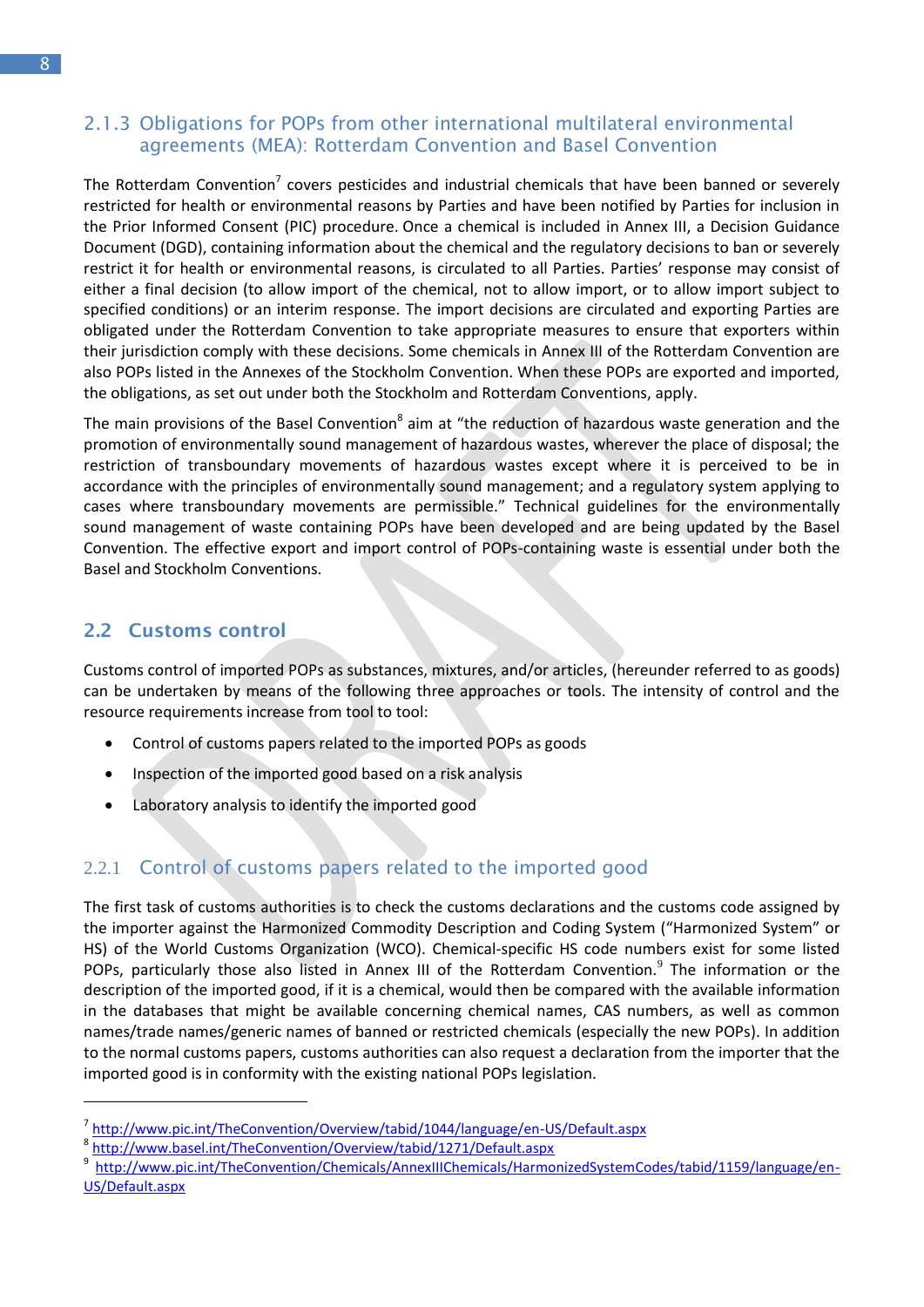# <span id="page-12-0"></span>2.2.2 Inspection of the imported good based on a risk analysis

Customs regulations are generally designed to ensure payment of customs duties, observance of prohibitions and restrictions, and the application of special rules and quotas, preferences, and other trade measures. For every regulation, there is a corresponding risk that traders may – intentionally or not – break it. Risk analysis in the context of customs controls is a working method that aims to concentrate controls on areas of highest risk of violation while, at the same time, leaving the majority of trade to flow relatively free through customs.

Risk analysis techniques attempt to identify and quantify these risks in order to develop control procedures through:

- Selecting goods for documentary check or physical examination, e.g. newly listed POPs could be considered a risk and warrant inspection.
- Concentrating control effort of customs officers on those risk areas where breaches of the regulations are most likely to occur – whether deliberate or not.

Various factors within a risk area can increase or decrease the level or degree of risk to the revenue or enforcement function. These factors are called "risk indicators". Depending on the risk area, several risk indicators can be used to establish a "risk profile" for risk analysis (see text box 2-2). The risk profile identifies the risk areas in as high, medium, or low for the particular customs location and expresses the risk areas. If the risk analysis indicates a high or medium risk of violation, the documentation would be more thoroughly checked or the goods inspected. Customs officers would review the risk profiles at regular intervals. $^{10}$ 

Another approach for risk analysis involves customs officers checking the labelling of the packaging of the container and goods being imported (and in temporary storage) should the need arise to undertake laboratory analysis of the goods (see section 2.2.3). Recommendations for labelling include the following:

- **Major transported containers**: in accordance with the UN Recommendations on the Transport of Dangerous Goods (UN TGD, 17th revised edition).
- **Packages of a chemical substance**: in accordance with the UN Globally Harmonized System of Classification and Labelling of Chemicals (GHS, 4th revised edition) including a product identifier (CAS Registry Number and name, and/or IUPAC name) for the POPs chemicals and supplier identification (name, address, telephone number). For a mixture, the same information would be provided as well as the concentration or concentration ranges of all hazardous ingredients above their cut-off levels.<sup>11</sup>

Approaches to assist Parties in the labelling of POPs, based on a range of voluntary and legally binding instruments, are outlined in the *Labelling of Products or Articles that Contain POPs – Initial Considerations*.

1

<sup>&</sup>lt;sup>10</sup> EU Chemicals/Customs Group, Doc 1/96/Rev.2/05.09.996.

<sup>11</sup> Chapter 1.4, GLOBALLY HARMONIZED SYSTEM OF CLASSIFICATION AND LABELLING OF CHEMICALS (GHS), *Fourth revised edition,* UNITED NATIONS, New York and Geneva, 2011.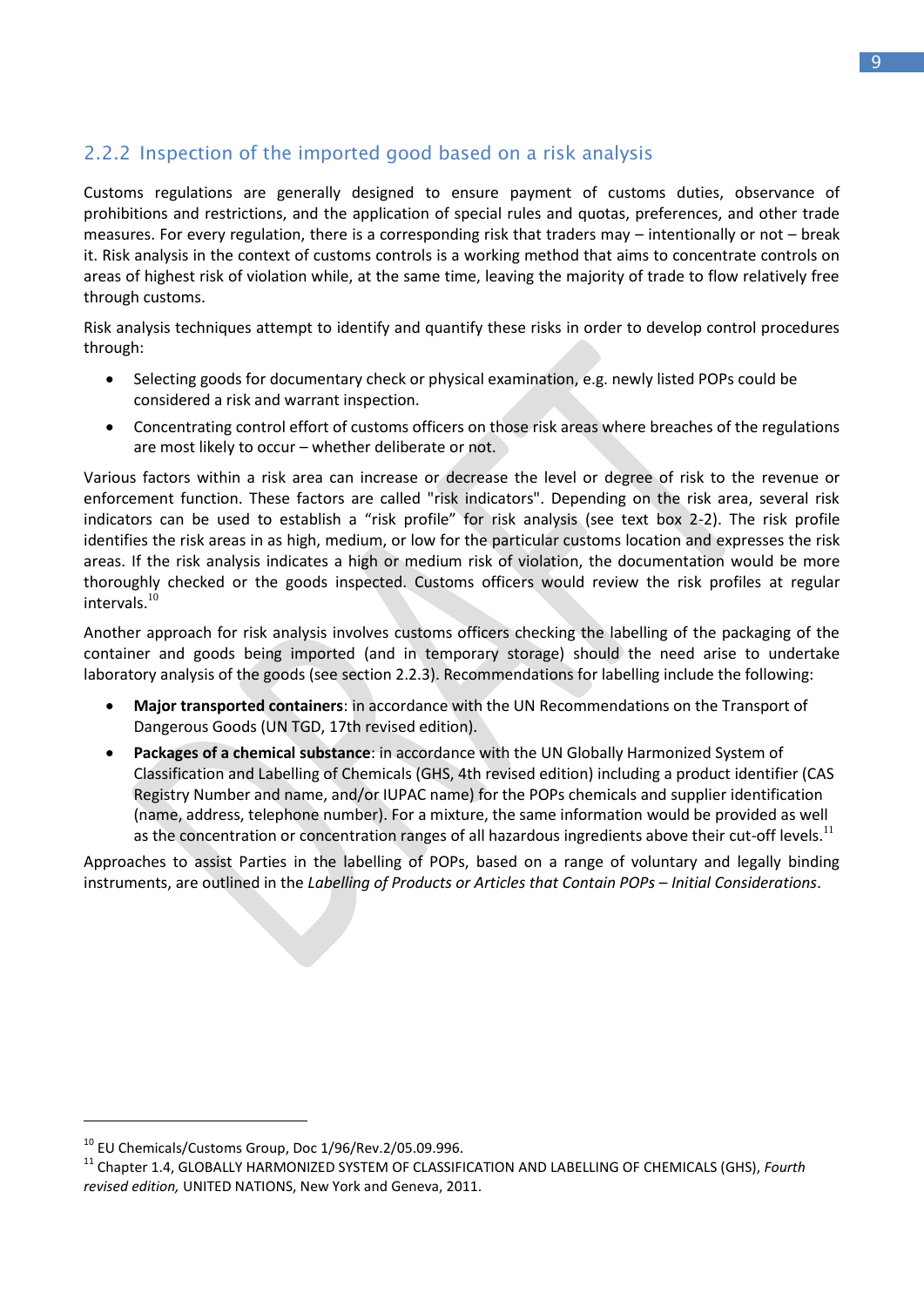#### **Text Box 2-2**

#### **Chemicals that may be banned or restricted globally by the Convention include:**

#### **Some risk indicators for establishing a risk profile for customs freight**

- Commodity code
- Country of origin and where consigned
- Trader compliance from own experience or other countries warning, name of POPs supplier (see *Possible producers/suppliers of all listed POPs*)
- Value, financial consequences, and financial situation of the trader
- Means of transport

# <span id="page-13-0"></span>2.2.3 Laboratory analysis to identify the imported good

Customs authorities with access to laboratories mainly analyse samples taken to verify the customs tariff based on the HS code chosen by the person who declares the good. As the HS code is often not chemical specific, the normal customs analysis in these cases reveals only the chemical class but not the chemical identity. (See, however, note above on POPs chemicals listed within the Rotterdam Convention.)

Customs authorities may need to check for specific POPs in some materials where the designation is uncertain, unclear, or close to a threshold. They can do this through the use of certified laboratories, following *Guidance on screening and analysis of POPs in Articles and Products* that can identify and quantify POPs as a substance, in mixtures, and in an article. More guidance on customs procedures to control import of chemicals can be found in the *Joint E-learning WCO Tool on the Basel, Rotterdam and Stockholm Conventions*. 12

# <span id="page-13-1"></span>2.2.4 Limitations of controls

The customs tools described above may only be of limited value in certain circumstances, for example, when controlling regulated POPs that are:

- A non-POP chemical that, due to its industrial production, contains a POP listed in Annex A or Annex B unintentionally as a contaminant in a concentration higher than a trace contaminant.
- A mixture produced by intentionally adding a non-POP chemical that, due to its industrial production, contains a listed POP unintentionally as a contaminant in a concentration higher than a trace.
- An article produced by intentionally adding a non-POP chemical that, due to its industrial production, contains a listed POP unintentionally as a contaminant in a concentration higher than a trace.

For the control of these unintentionally produced POPs or polluted products or articles, information needs to be available on which substances, mixtures, and articles are expected from past analysis to contain more than a trace component of newly listed POPs or DDT (see *Chemicals contaminated with POPs*).

The United Nations Environment Programme's (UNEP) *Inventory of Trade Names of Chemical Products Containing Ozone Depletion Substances and Their Alternatives*<sup>13</sup> is one model of how to use trade names in the control of banned chemicals. The example of the Montreal Protocol shows that import control can be facilitated with an inventory containing the trade name of substance or mixture, the chemical name of

1

<sup>&</sup>lt;sup>12</sup> Work in progress WCO, SRC, SSC, SBC.

<sup>13</sup> <http://www.unep.fr/ozonaction/information/mmcfiles/3328-e.pdf>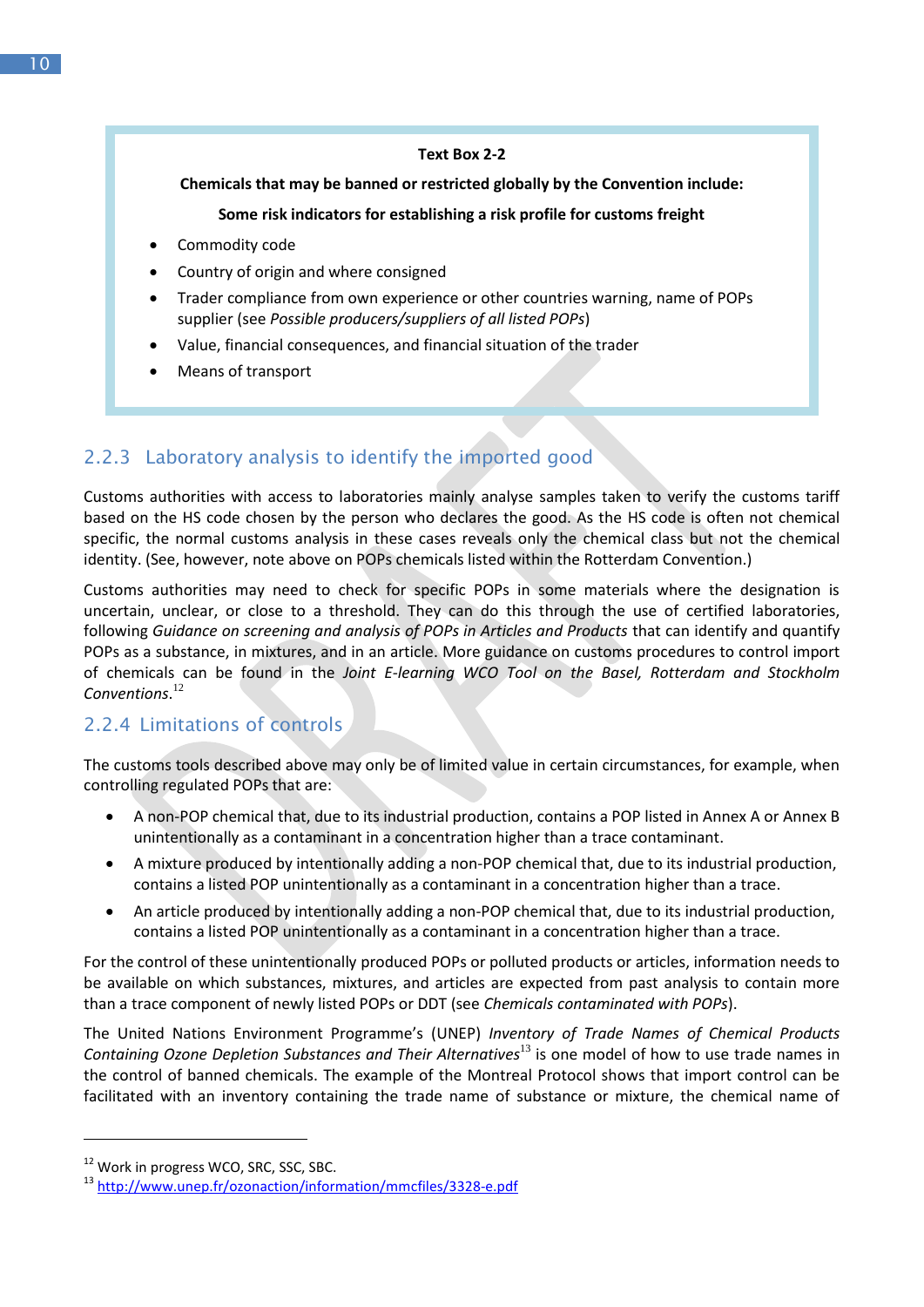substance or of components of the mixture, and the name of the company that produces the substance or mixture.

## <span id="page-14-0"></span>2.2.5 Import permit/license by relevant ministries before actual import

Some countries require that an import permit/license is requested from the relevant ministry/agency before the actual import of the chemical good can take place. In doing so, the importer has to identify the chemical good such that it can be controlled by the ministry/agency with existing lists of banned and restricted chemicals in the country. The relevant ministry/agency for import permits could consider having an agreement with customs that specifies their respective roles and tasks. For example, who is responsible for conducting a risk analysis to identify potential violations based on information on the identity, supplier, exporting country, and the use of the chemical good? If the risk analysis is performed by the relevant authority for import, customs could be obliged to inspect the chemical good and to check whether the information ― such as trade, chemical name, label, use, and physical appearance ― is consistent with the identity provided by the importer.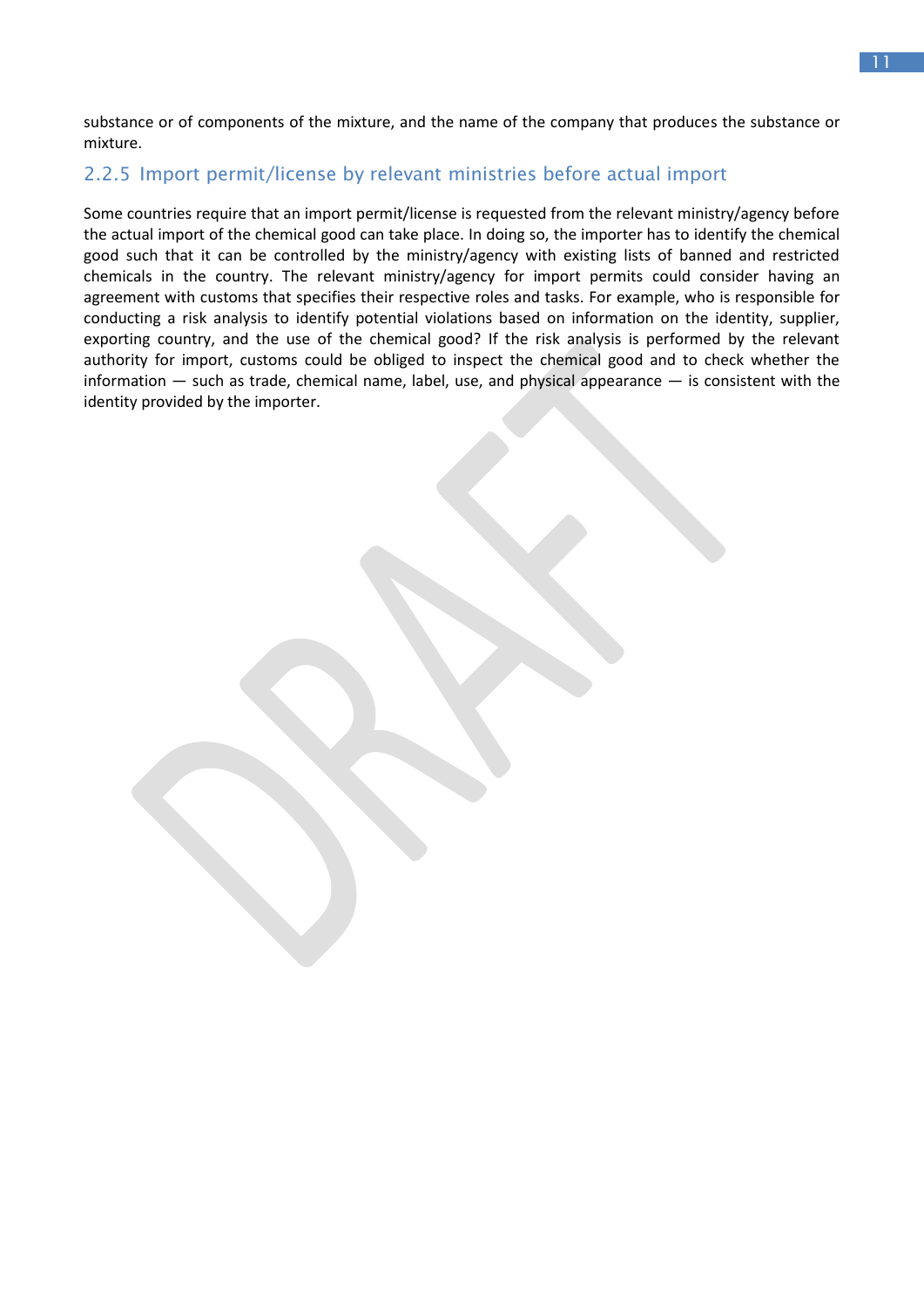# <span id="page-15-0"></span>**3 Use of the supporting documents and database in the enforcement of legal obligations for POPs**

# <span id="page-15-1"></span>**3.1 Supporting documents and database for the import control of POPs**

A set of supporting documents and searchable database have been developed and they are expected to facilitate control of the POPs:

- Information on chemicals, mixtures, and articles containing POPs listed in Annexes A and B of the Stockholm Convention
- Information on to what extent production, use, and international trade remains legal for the listed POPs ― lindane, endosulfan, DDT, PFOS, its salts and PFOSF ―as well as recycled material from articles in use containing commercial PentaBDE and OctaBDE.
- Examples and decisions trees on the control of legal international trade of lindane.
- Summary tables of legal obligations for Lindane, Endosulfan, DDT, and PFOS, its salts, PFOSF and PFOS related chemicals.
- Possible producers/suppliers of POPs.
- Analytical POPs standard producers/suppliers
- A database comprising a series of Excel tables on the following:
	- Information on POPs listed in 2009 and 2011 and DDT: common name, chemical name, CAS number, HS code chemical, HS code mixture, UN transport number, trade names, company names, classification and labeling details, GHS cut-off values, Stockholm Convention control measures, and legal status within Party (to be filled in by Parties).
	- Identity of PFOS and PFOS-related chemicals*:* chemical name and CAS number for PFOS, its salts, PFOSF and PFOS-related chemicals as well as trade names and company names.
	- Chemicals contaminated with POPs: chemical name, CAS number, common names, name of POPs contaminant, and relevant Stockholm Convention Annex, for chemicals that may contain a POP listed in Annex A, B, or C.

# <span id="page-15-2"></span>**3.2 Legal trade**

The identification of banned or severely restricted POPs as substances, in mixtures, and as appropriate in articles during import and in the country is mandatory for all Parties and essential for the success of the Stockholm Convention. The provisions for elimination (Annex A chemicals) and restrictions (Annex B chemicals) for POPs, however, do not apply to laboratory-scale research and to POPs reference standards. For chemicals with registered exemptions/acceptable purposes ― such as lindane, endosulfan, or PFOS, its salts, PFOSF and PFOS-related chemicals ― the CAS number, chemical name, and trade names will support the control of legal trade for exempted use(s) and acceptable purposes.

For chemicals that are contained in articles ― like tetrabromodiphenyl ether and pentabromodiphenyl ether or hexabromodiphenyl ether and heptabromodiphenyl ether ― and for articles containing PFOS, its salts, PFOSF and PFOS-related chemicals for exempted uses or acceptable purposes, trade names for these articles are also expected to be helpful in their control. The database therefore presents information on HS codes, chemical names, CAS numbers as well as common names/trade names/generic names – for lindane, DDT, endosulfan, commercial PentaBDE and commercial OctaBDE, as well as PFOS, its salts, PFOSF and PFOSrelated chemicals as substances, in mixtures, and in articles. DDT, an initial POP, is included because it is still legally produced and traded for an acceptable purpose.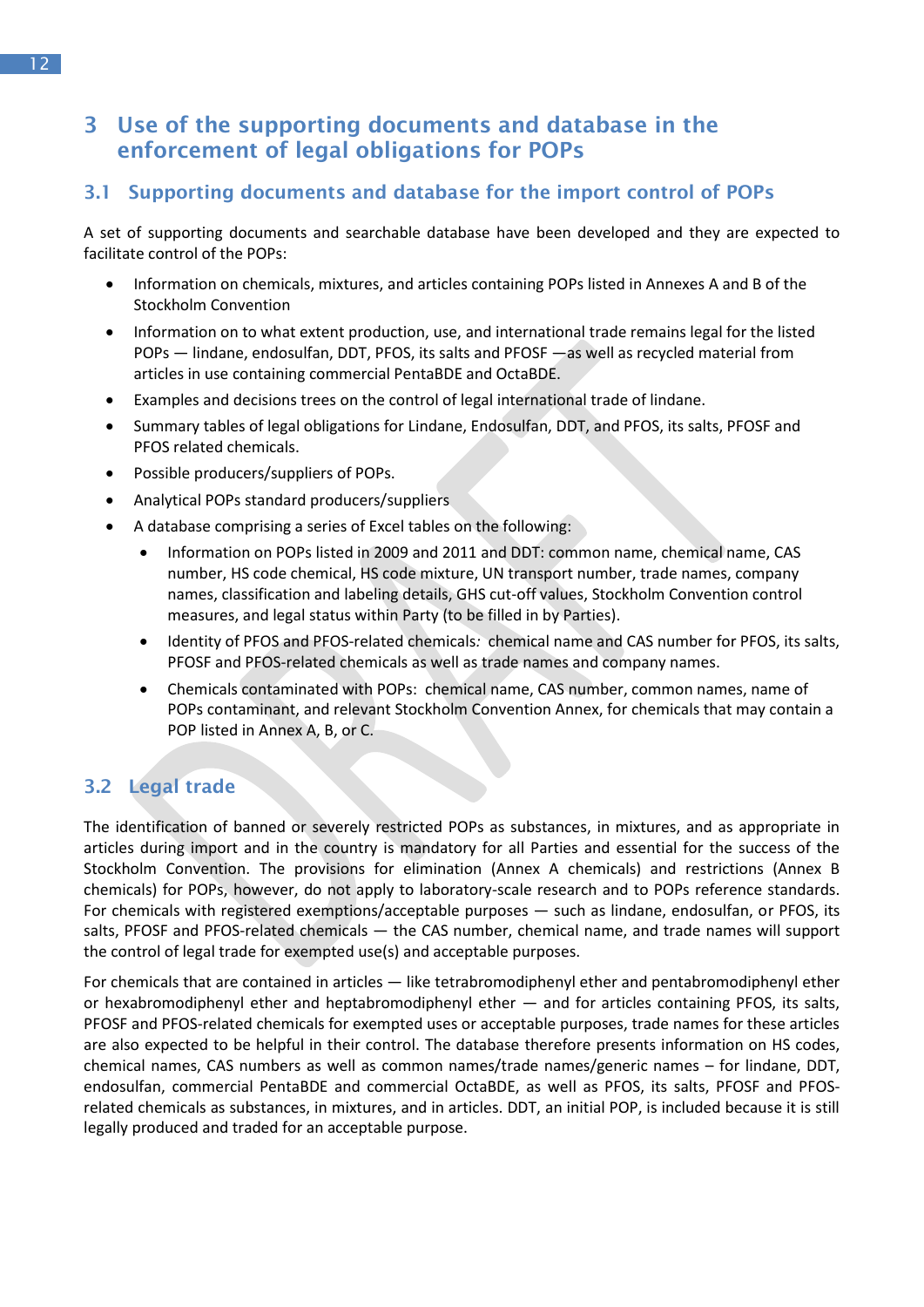# <span id="page-16-0"></span>**3.3 Potential for illegal trade**

The document *Information on chemicals, mixtures, and articles containing POPs listed in Annexes A and B of the Stockholm Convention* describes to what extent production, use, and international trade remain legal for the listed POPs ―lindane, endosulfan, DDT, PFOS, its salts and PFOSF ― as well as recycled material from articles in use containing commercial PentaBDE and OctaBDE.

Specific attention needs to be given to PFOS. For this POP, Annex B of the Stockholm Convention explicitly lists the PFOS acid, its salts and PFOSF. These chemicals, as well as the PFOS-related chemicals, are regulated through Annex B as they are expected to degrade in the environment to PFOS. A list of PFOS, its salts, PFOSF and PFOS-related chemicals with chemical names and CAS numbers, together with trade names and company names, can be found in the database.

Trade names of chemicals and mixtures for newly listed POPs that are totally banned for production and use, such as α- and β-hexachlorocyclohexane or hexabromobiphenyl, are expected to be of limited value to control of the illegal trade of these chemicals. Although it is expected that importers would not use the chemical name or a common/trade name when illegally importing a banned POP, they cannot be excluded.

The document P*ossible producers/suppliers of POPs* contains the names of producers/suppliers of POPs, which customs could use in a risk analysis to identify possible illegal trade. For the control of chemicals containing POPs unintentionally, customs could use "*Chemicals contaminated with POPs*".

### <span id="page-16-1"></span>**3.4 Use of the database for import and export control**

As mentioned in section 2.1, different stakeholders within a country – customs authorities, local control authorities, national government authorities, and companies – need to collect the necessary information (see text box 3-1) to identify the POPs as a substance, in mixtures, or in articles in the country.

#### **Text Box 3-1**

#### **Data that facilitate identification of POPs**

- Chemical name and CAS number (for POPs as a substance or in mixtures)
- HS code for POPs as a substance (specific or generic HS code) or in mixtures
- Trade names/common names/generic names (for POPs as a substance or in mixtures or articles)
- UN number of transported goods
- Classification and labelling according to the GHS with name of POPs as a substance or in mixtures and name of producer/supplier
- Use of the chemical and supplier

Comparison of the collected information with information available in the database is expected to facilitate the control of trade of POPs as substances, in mixtures, and in articles. This procedure is one element of a monitoring system to control the import and export of POPs. Different national stakeholders could have different ways to access information that allows them to identify a POP, including those outlined below.

# <span id="page-16-2"></span>3.4.1 Customs authorities

Customs papers and databases related to the imported good as chemicals, mixtures, or articles (chemical goods) provide helpful information for control of the import of POPs.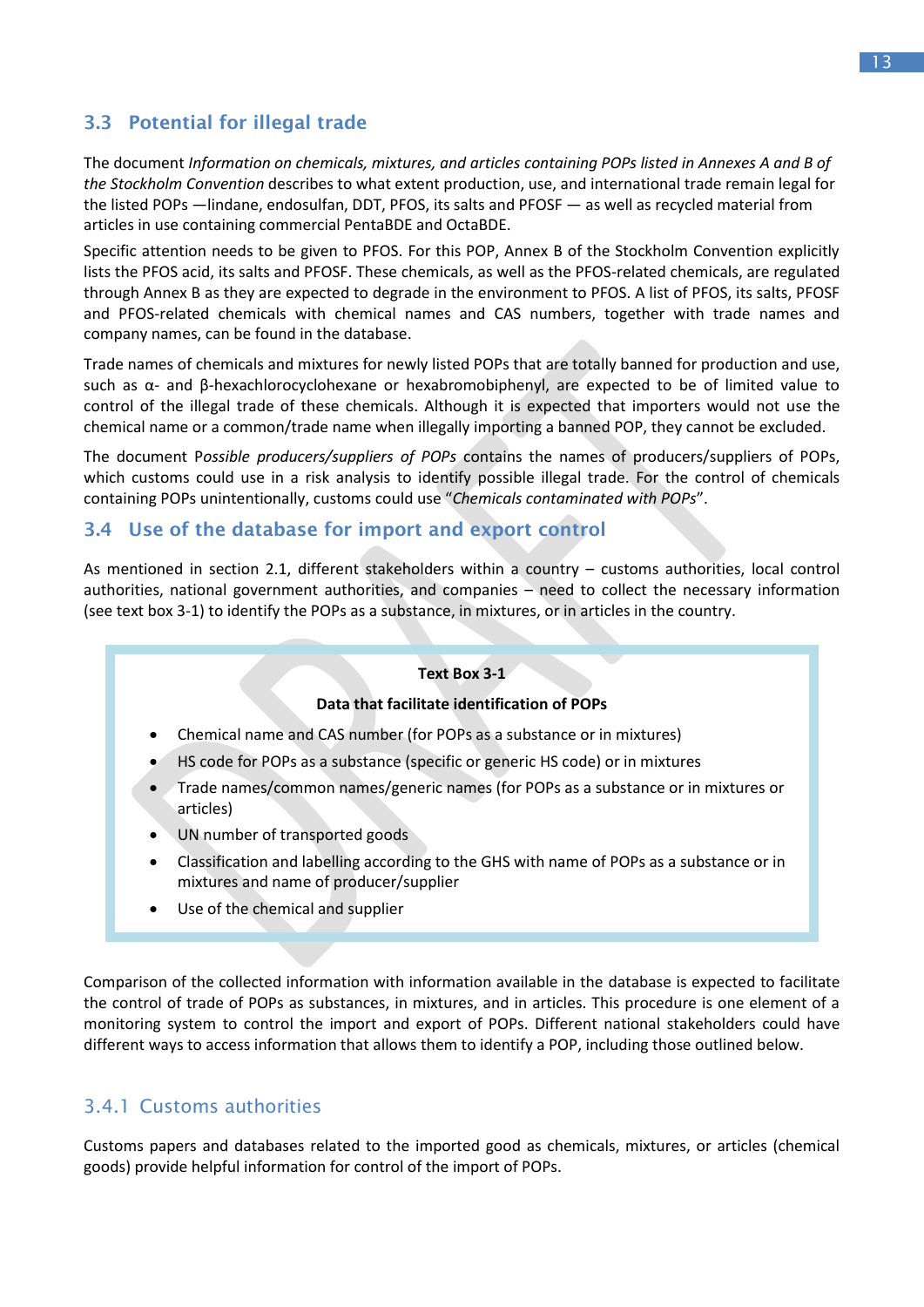- The chemical identity, if in doubt, can be verified by contacting the supplier directly and, if the supplier does not respond, by contacting the Stockholm Convention national focal point of the exporting Party. The chemical good should remain under customs control until the situation is clarified.
- The UN transport number can also be used to search for the identity of the good *in the database Information on POPs listed in 2009 and 2011and DDT* . This number is generally not chemical specific but covers large groups of chemicals.
- The HS code needs to be given in the customs papers together with other information that facilitates the identification of the imported goods, e.g. the use of the goods and the supplier. The HS code can be checked in Information *on POPs listed in 2009 and 2011 and DDT* and can, if the HS code is chemical specific, be used to identify the imported chemical. If the HS code relates to a group of chemicals, also including a POP, this information can be used for the customs risk analysis (as described in section 2.2.2) to identify possible illegal trade. Some risk indicators are described in the text box 2-2). If one or more of the risk indicators is positive, the imported chemical goods would be inspected.
- The POPs chemical name and CAS number together with supplier information would appear on the label of the imported chemical goods if the POP is imported as such or in a mixture. This information, if found during an inspection of the imported good, would be used to search the chemical names in databases. If a country has a relevant authority for import permits, this authority could consider having an agreement with customs their respective roles and tasks. For example:
	- Who would be responsible for conducting a risk analysis to identify potential violations based on the information of the identity, supplier, exporting country, and the use of the chemical good?
	- If the risk analysis is performed by the relevant authority for import, customs could be obliged to inspect the chemical good and check whether the information (such as trade, chemical name, label, use and the physical appearance) is consistent with the identity provided by the importer.

If a POP has been identified in the imported good, it should be checked using the information of the legal status of the POP within the Party to determine whether the import was legal or illegal. Information on the legal import of a POP could be given to the national authority responsible for the management of POPs.

If a chemical has been identified that might contain a POP in Annex A or Annex B, the importer may be requested to contact the exporter to confirm whether the chemical contains no more than an unintentional trace contaminant of that POP. If this confirmation is given, the import could be allowed. In case of doubt and if there are resources available, the POPs content could be identified by a chemical analysis. If the confirmation of the content is not provided, import would not be allowed.

If the import is not legal, the management options in the Party for that situation should be applied. Requesting that the importer transport the good back to the exporting Party would also be considered.

# <span id="page-17-0"></span>3.4.2 Companies

Companies that import chemicals, mixtures, and/or articles should endeavour to identify POPs in the imported chemical goods and to avoid illegal trade. The information that is available to companies is normally the chemical name, or for mixtures the chemical names of the hazardous components, trade name, use, and supplier of the chemical goods. Also the HS code has to be known for customs purposes. This information can be used as described under customs authorities to identify POPs. Companies that purchase or handle chemicals could request from the exporter a declaration that no POPs are contained in the imported goods.

# <span id="page-17-1"></span>3.4.3 Local control authorities and national government authorities

Local control authorities could request that companies supply them with a list of all POPs that are used as substances, in mixtures, or in articles used by the company or produced and marketed. Under some